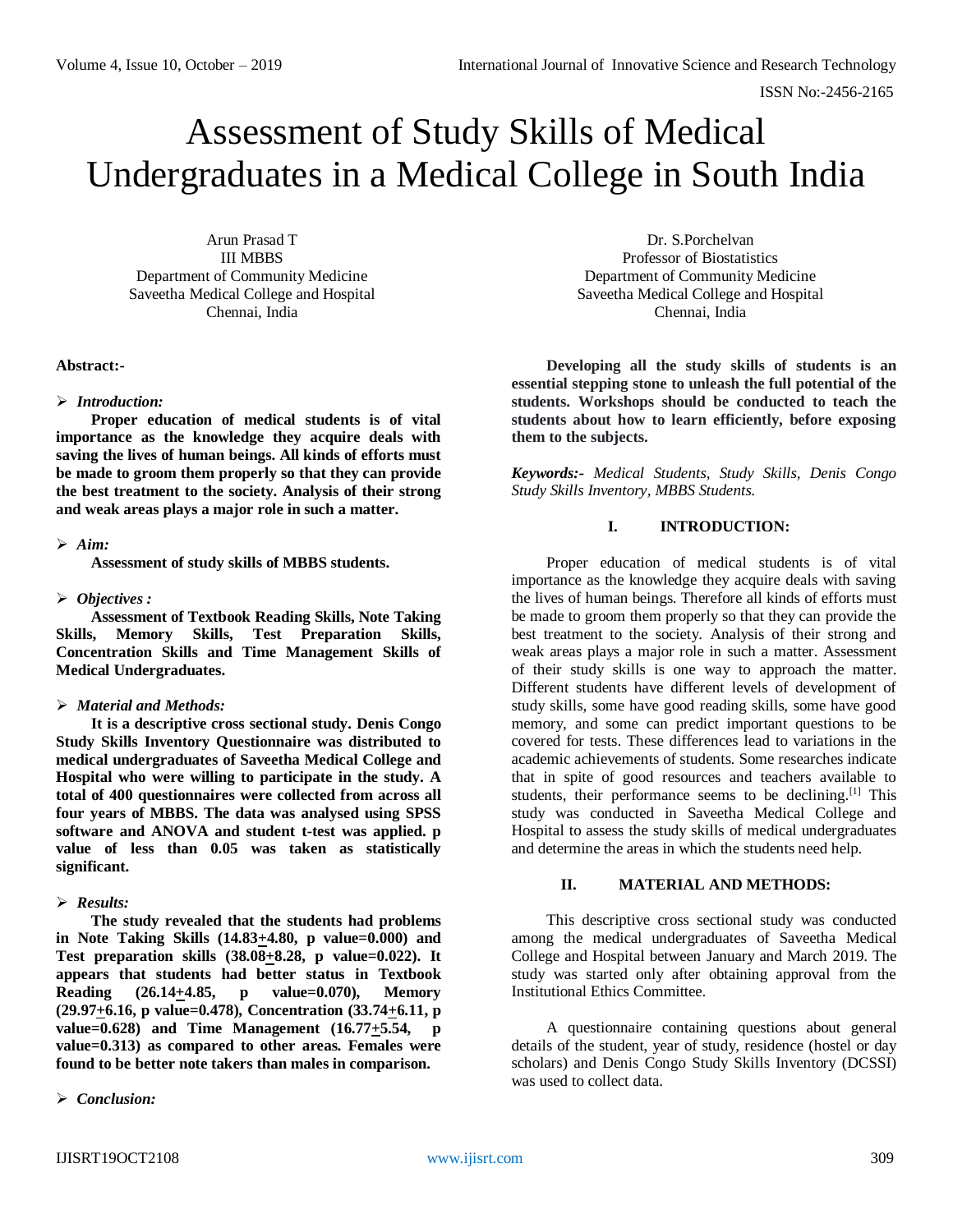ISSN No:-2456-2165

The questionnaire was distributed simultaneously to all the students of a particular batch after obtaining permission from faculties at the end of a lecture.

Those who were willing to participate were asked to fill out the questionnaire and return it on the same day. The process was repeated across all four years of MBBS.

Only the questionnaires which were filled out completely and correctly were included in the study. A total of 400 questionnaires were collected from across all four years of MBBS. Interns and students of other paramedical courses were not included in the study.

The DCSSI is a validated questionnaire for assessing the study skills of students. It mainly focuses on assessment of Textbook Reading Skills, Note Taking Skills, Memory Skills, Test Preparation Skills, Concentration Skills and Time Management Skills. A set of 5 to 13 questions were used to assess each of these skills using a five point Likert scale.

The responses were recorded as:

Almost always  $= 5$ More than half of the time  $= 4$ About half the time  $= 3$ Less than half the time  $= 2$ Almost never  $= 1$ 

Microsoft Excel 2010 software database was used to store the data. The data was analysed using SPSS software and ANOVA and student t-test was applied. Association between gender and study skills and association between residence (hostel or day scholar) was also done. p value of less than 0.05 was taken as statistically significant.

#### **III. RESULT**

Out of the 400 students whose questionnaires were included in the study, 176 (44%) were males and 224 (56%) were females. 100 (25%) students questionnaire was included from each year of study making a total of 400 questionnaires (100%).197 (49.3%) students were hostellers and 203(50.7%) students were day scholars.

| Variable                       | <b>First Year</b> | Second Year    | Third Year     | Fourth Year    | p Value  |
|--------------------------------|-------------------|----------------|----------------|----------------|----------|
|                                | $Mean+SD$         | $Mean+SD$      | $Mean+SD$      | Mean+SD        |          |
| <b>Textbook Reading Skills</b> | $25.53 + 5.01$    | $26.50 + 5.33$ | $27.02 + 3.94$ | $25.52 + 4.92$ | 0.070    |
| Note Taking Skills             | $16.58 + 4.56$    | $15.12 + 5.00$ | $13.70 + 4.55$ | $13.62 + 4.60$ | $0.000*$ |
| <b>Memory Skills</b>           | $30.75 + 6.59$    | $29.53 + 6.68$ | $30.03 + 5.66$ | $29.59 + 5.67$ | 0.478    |
| <b>Test Preparation Skills</b> | $39.95 + 8.09$    | $37.96 + 9.09$ | $38.10 + 7.39$ | $36.33 + 8.18$ | $0.022*$ |
| <b>Concentration Skills</b>    | $34.10 + 6.11$    | $33.09 + 6.44$ | $33.72 + 5.93$ | $34.06 + 6.01$ | 0.628    |
| Time Management Skills         | $16.76 + 5.16$    | $17.54 + 6.01$ | $16.74 + 5.50$ | $16.06 + 5.47$ | 0.313    |

Table 1:- Comparison of Study skills and Year of Study  $*$ p value  $< 0.05$ 

| Variable                       | Mean $\pm$ SD  |  |  |
|--------------------------------|----------------|--|--|
| <b>Textbook Reading Skills</b> | $26.14 + 4.85$ |  |  |
| Note Taking Skills             | $14.83 + 4.80$ |  |  |
| Memory Skills                  | $29.97 + 6.16$ |  |  |
| <b>Test Preparation Skills</b> | $38.08 + 8.28$ |  |  |
| <b>Concentration Skills</b>    | $33.74 + 6.11$ |  |  |
| Time Management Skills         | $16.77 + 5.54$ |  |  |

Table 2:- In general

When the study skills were assessed according to year of study, it was found that the mean score of fourth years for note taking and test preparation was lower than that of other years and this difference was significant  $(p<0.05)$ . It seems that students were taking notes and preparing for tests properly during the beginning of the course and seem to lose the habit as years progress. It may be due to vastness of the subjects and influence of seniors, cultural programmes and other extra-curricular activities occurring during the course.

It was found that most of the students don't have the habit of taking notes during lectures or as they read textbook assignments. Even those who do take notes don't have the habit of reviewing them or comparing their notes with other students to check whether they missed anything, very few students had the habit of rewriting their scribbled notes into a proper format.

It was discovered that most of the students don't start preparing for the test till the last week before the exam, and then they cram as much as possible at the last moment. Many of them do not keep up to date on assignments and homework .Only few students review notes for tests regularly and read assigned material before entering the class.

No significant difference was found in other study skills.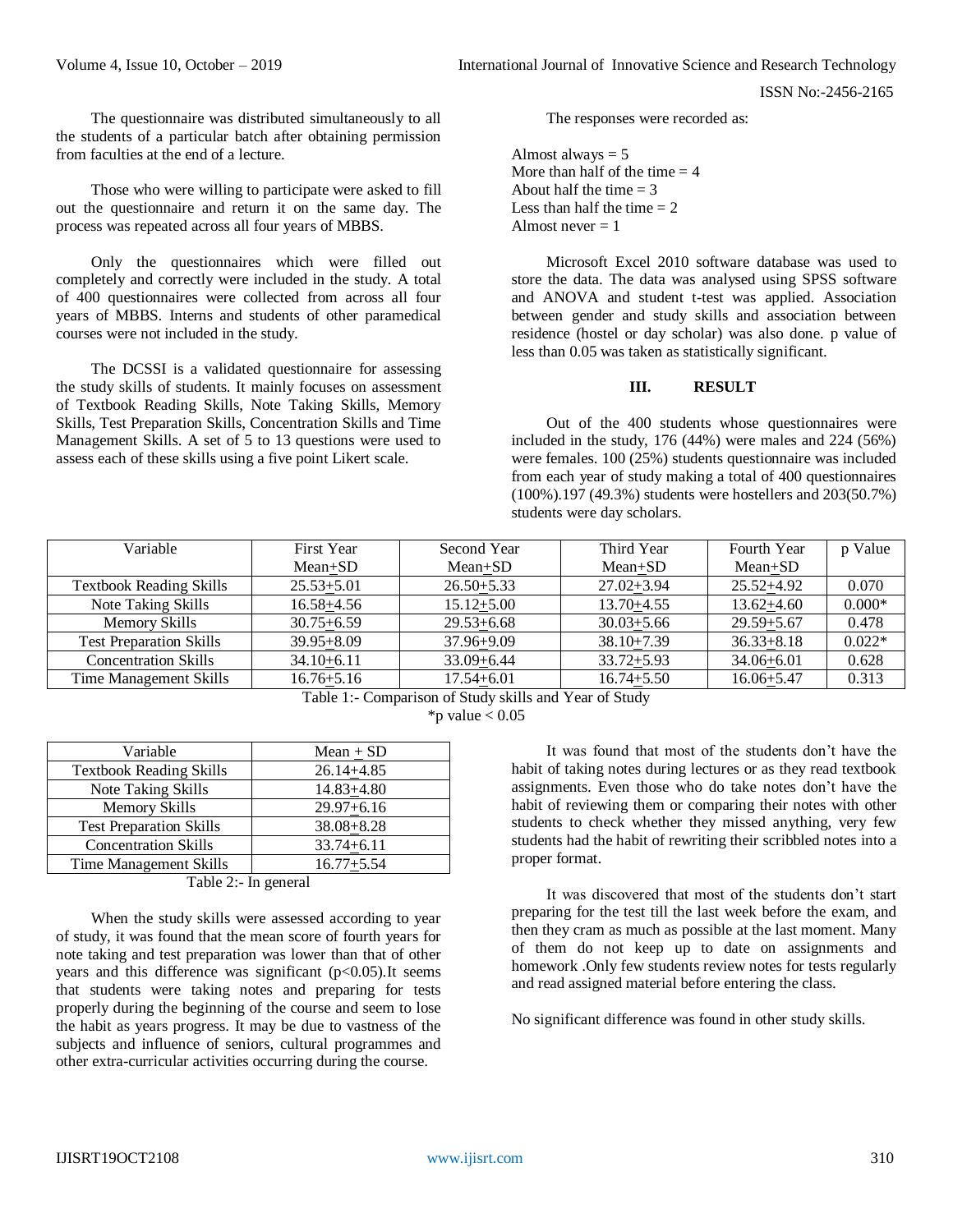ISSN No:-2456-2165

| Variable                       | Male $(n=176)$ | Female $(n=224)$ | p Value  |
|--------------------------------|----------------|------------------|----------|
|                                | Mean+SD        | $Mean+SD$        |          |
| <b>Textbook Reading Skills</b> | 25.86+4.96     | $26.35 + 4.77$   | 0.319    |
| Note Taking Skills             | $14.22 + 5.15$ | $15.30 + 4.46$   | $0.026*$ |
| <b>Memory Skills</b>           | $29.59 + 6.35$ | $30.27 + 6.01$   | 0.270    |
| <b>Test Preparation Skills</b> | $38.26 + 9.21$ | $37.94 + 7.49$   | 0.697    |
| <b>Concentration Skills</b>    | $33.52 + 6.70$ | $33.91 + 5.62$   | 0.525    |
| Time Management Skills         | $16.76 + 5.86$ | $16.78 + 5.30$   | 0.965    |

Table 3:- Comparison of Study skills and Gender \*p value  $< 0.05$ 

When the study skills were assessed according to gender, it was found that the mean score of note taking of males was lower than females and this difference was significant ( $p<0.05$ ). No significant difference was found between males and females in other study skills.

| Hosteller $(n=197)$ | Day Scholar $(n=203)$ | p Value |
|---------------------|-----------------------|---------|
| $Mean + SD$         | $Mean + SD$           |         |
| 25.80+4.92          | 26.46+4.77            | 0.174   |
| $15.02 + 4.42$      | $14.64 + 5.16$        | 0.424   |
| $29.44 + 5.92$      | $30.49 + 6.36$        | 0.089   |
| $38.22 + 8.30$      | $37.95 + 8.28$        | 0.743   |
| $33.31 + 5.73$      | $34.15 + 6.45$        | 0.169   |
| $16.84 + 5.31$      | $16.70 + 5.78$        | 0.811   |
|                     |                       |         |

Table 4:- Comparison of Study skills and Residence (Hosteller or Day Scholar)

No significant difference was found in Comparison of study skills and place of living.

## **IV. DISCUSSION**

The main focus of this research was to assess the study skills of medical undergraduates. From the results, it was evident that note taking and test preparation are the areas where the students are facing problems. Similar results were reported by Nourian<sup>[2]</sup>, Stark<sup>[3]</sup>, Nagaraj and Pradeep<sup>[4]</sup>, Madhavi<sup>[5]</sup> in their assessment of study skills and habits of students.

It appears that students had better status in Textbook Reading, Memory, Concentration and Time Management when compared to Note taking and Test Preparation in Saveetha Medical College and Hospital.

From the results, we found that many students do not take notes during lecture and while reading books and they do not have the habit of reviewing and comparing notes with other students for accuracy and completion. The root cause for all these problems is the fact that the portions are very vast, students are not able to transcribe verbal lectures efficiently and stop taking notes halfway and give up, the students find it difficult to determine what all facts are important while reading books to take down notes and end up breezing through the whole thing like reading a newspaper and have difficulty in remembering what they have read. Girls were found to be better note takers than boys in comparison, but even among them, they don't have the habit of regularly reviewing their notes before next class. Most students know that the notes which they take are incomplete but they don't make the effort to compare them with that of their classmates due to difficulty in understanding others handwriting.

Students can take better notes if they follow a good note taking system like the Cornell method. An alternate solution is to use mind map methods to take notes during lectures and textbook reading as the main aim to grasp the general idea and support them with facts rather than noting down the whole thing.<sup>[6]</sup> Proper note taking has many benefits – it promotes active learning, improves focus and attention to detail, boosts comprehension and retention, increases attention span and teaches us how to prioritize and organize data efficiently.

In the aspect of test preparation skills, the students were found to be severely lacking, many students do not start studying from exam point of view till the last week before the exams and start cramming at the last moment, most of them submit their homework and assignment after the deadline, only very few students participate in inter college quizzes and competitions seriously.

Development of test preparation skill is very important as the main focus of the exams is to determine if the students have grasped the general ideas of topics and if students are not able to reproduce what they have learnt properly, then it's the same as if they have not prepared for it at all. Students should make a habit of studying with their classmate or